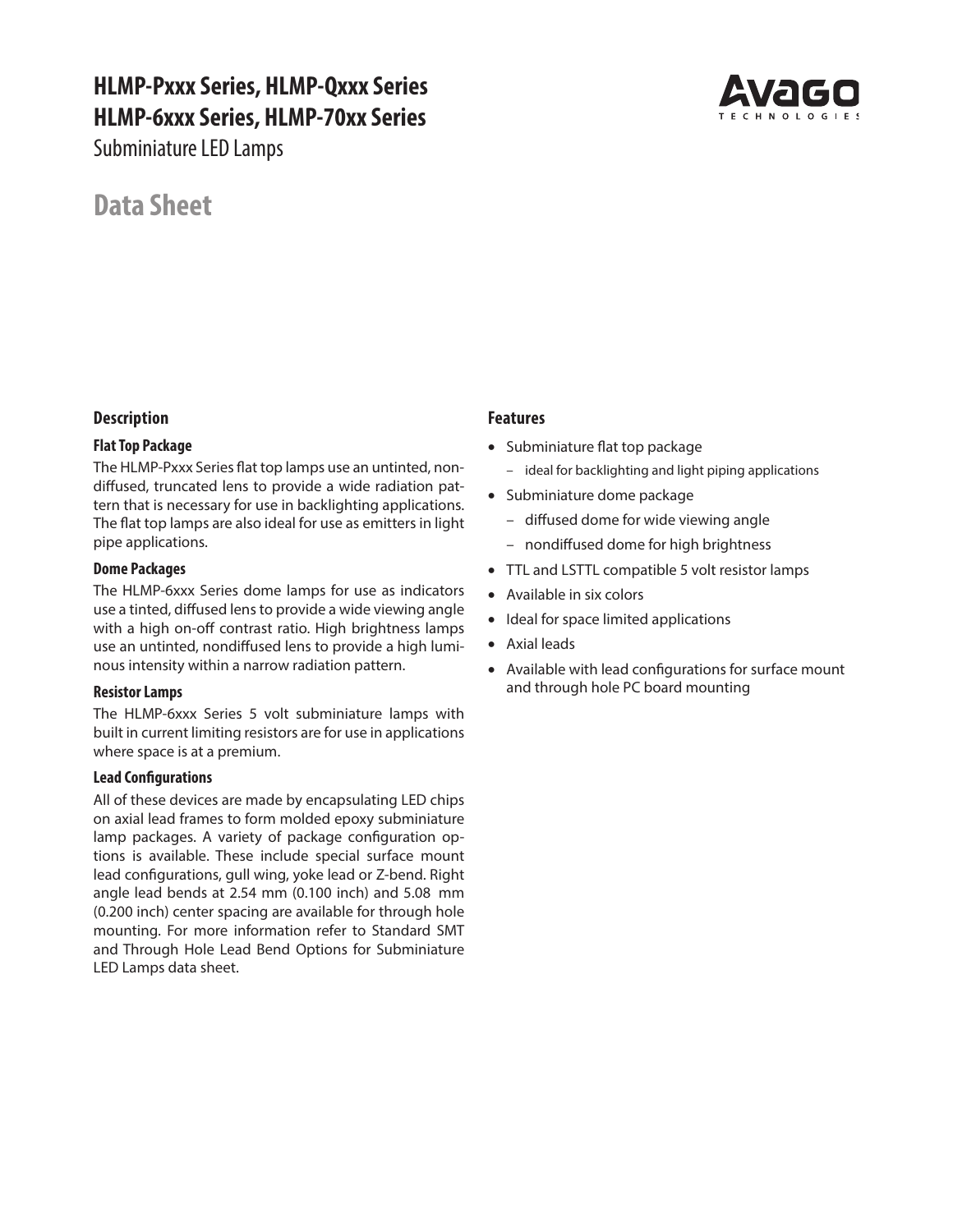### **Device Selection Guide**

### **Part Number: HLMP-xxxx**

| <b>Standard</b><br><b>Red</b> | <b>DHAS</b><br><b>AlGaAs</b><br>Red | <b>High</b><br><b>Efficiency</b><br><b>Red</b> | <b>Orange</b> | Yellow | <b>High</b><br>Perf.<br>Green | <b>Emerald</b><br>Green | <b>Device Description</b> <sup>[1]</sup>         | <b>Device</b><br><b>Outline</b><br><b>Drawing</b> |
|-------------------------------|-------------------------------------|------------------------------------------------|---------------|--------|-------------------------------|-------------------------|--------------------------------------------------|---------------------------------------------------|
| P005                          | P <sub>105</sub>                    | P <sub>205</sub>                               | P405          | P305   | P505                          | P605                    | Untinted, Nondiffused,<br>Flat Top               | A                                                 |
|                               | P <sub>102</sub>                    | P <sub>202</sub>                               | P402          | P302   | P502                          |                         | Untinted, Diffused, Flat Top                     | Α                                                 |
| 6000                          | Q100                                | 6300                                           | Q400          | 6400   | 6500                          | Q600                    | Tinted, Diffused                                 | B                                                 |
|                               | Q105                                | 6305                                           | Q405          | 6405   | 6505                          | Q605                    | Untinted, Nondiffused,<br><b>High Brightness</b> | B                                                 |
|                               | O <sub>150</sub>                    | 7000                                           |               | 7019   | 7040                          |                         | Tinted, Diffused, Low Current                    | B                                                 |
|                               | Q155                                |                                                |               |        |                               |                         | Nondiffused, Low Current                         | B                                                 |
|                               |                                     | 6600                                           |               | 6700   | 6800                          |                         | Tinted, Diffused, Resistor,<br>5 V, 10 mA        | B                                                 |
|                               |                                     | 6620                                           |               | 6720   | 6820                          |                         | Diffused, Resistor, 5 V, 4 mA                    | B                                                 |

# **Ordering Information**

HLMX-XXXX-X X X X X

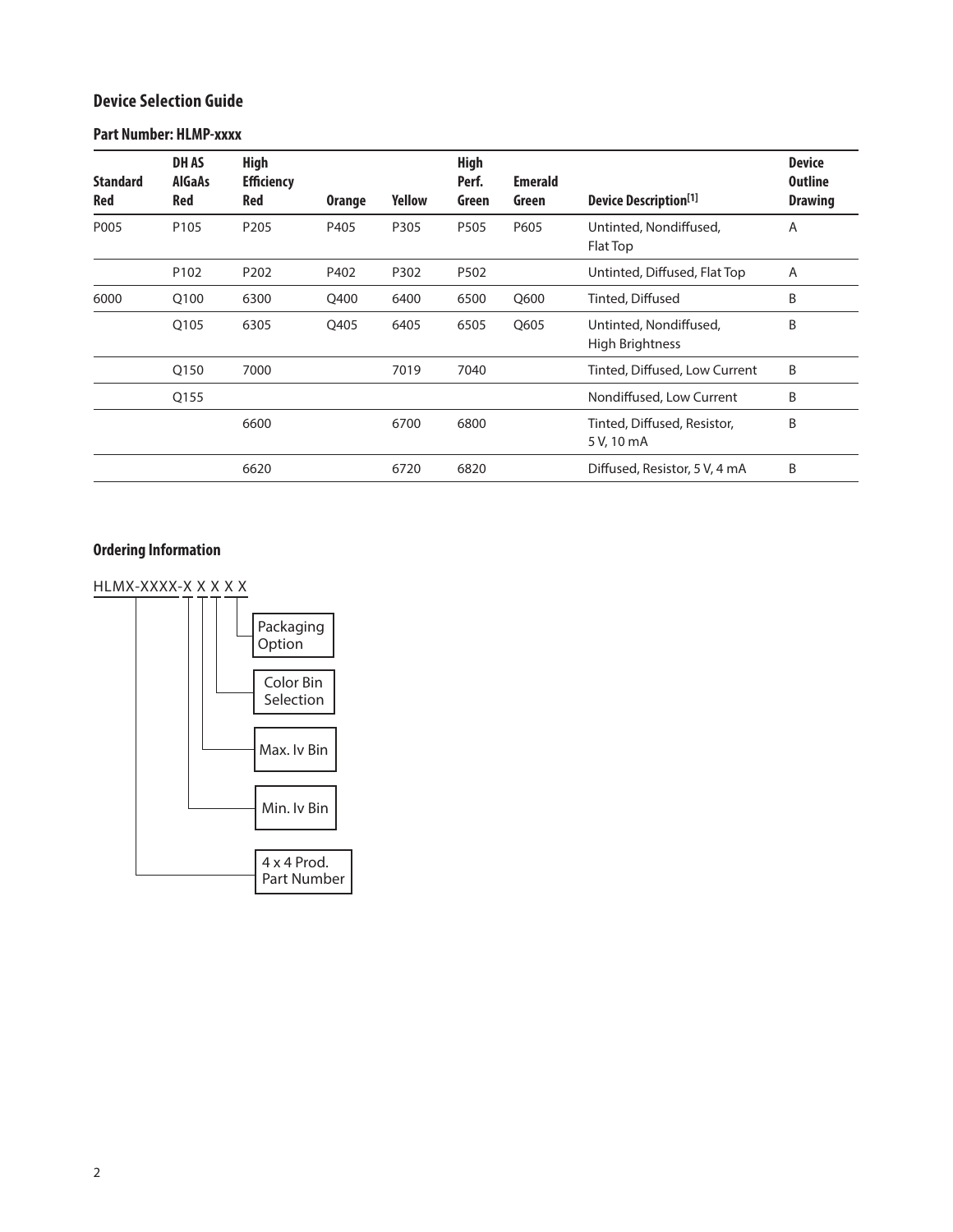### **Package Dimensions (A) Flat Top Lamps**





**NOTES:**

- 
- 
- 1. ALL DIMENSIONS ARE IN MILLIMETRES (INCHES).⊡<br>2. PROTRUDING SUPPORT TAB IS CONNECTED TO CATHODE LEAD.⊡<br>3. LEAD POLARITY FOR AIGAAS LAMPS IS OPPOSITE TO THE LEAD⊡<br>POLARITY OF SUBMINIATURE LAMPS USING OTHER TECHNOLOGIES.



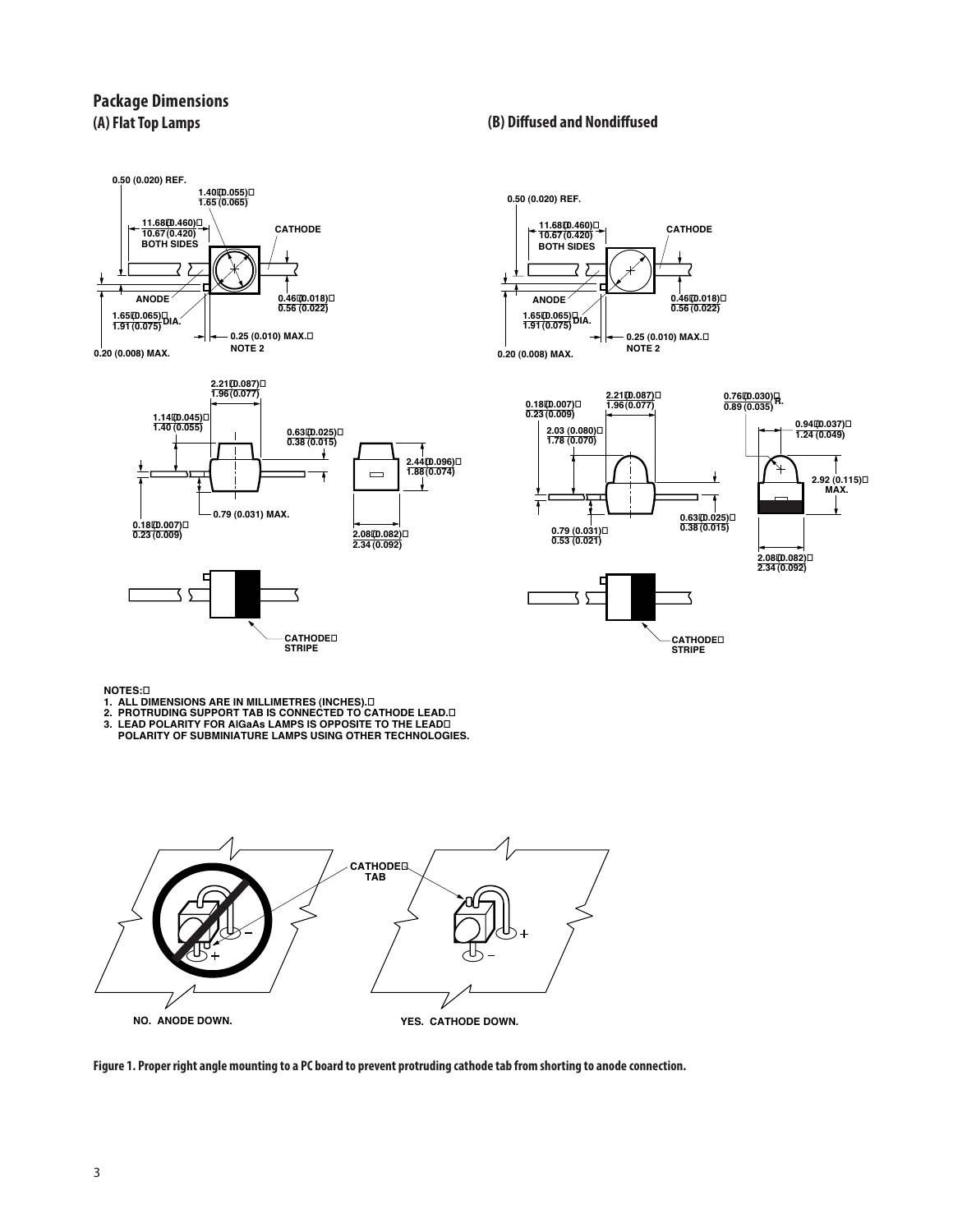### **Absolute Maximum Ratings at TA = 25°C**

| <b>Parameter</b>                                                                      | <b>Standard</b><br>Red | <b>DHAS</b><br><b>AlGaAs</b><br><b>Red</b> | <b>High</b><br>Eff.<br><b>Red</b> | <b>Orange</b>        | <b>Yellow</b> | <b>High Perf.</b><br>Green | <b>Emerald</b><br>Green | <b>Units</b> |
|---------------------------------------------------------------------------------------|------------------------|--------------------------------------------|-----------------------------------|----------------------|---------------|----------------------------|-------------------------|--------------|
| DC Forward Current <sup>[1]</sup>                                                     | 50                     | 30                                         | 30                                | 30                   | 20            | 30                         | 30                      | mA           |
| Peak Forward Current <sup>[2]</sup>                                                   | 1000                   | 300                                        | 90                                | 90                   | 60            | 90                         | 90                      | mA           |
| DC Forward Voltage<br>(Resistor Lamps Only)                                           |                        |                                            | 6                                 |                      | 6             | 6                          | 6                       | V            |
| Reverse Voltage ( $I_R = 100 \mu A$ )                                                 | 5                      | 5                                          | 5                                 | 5                    | 5             | 5                          | 5                       | V            |
| Transient Forward Current <sup>[3]</sup><br>(10 µs Pulse)                             | 2000                   | 500                                        | 500                               | 500                  | 500           | 500                        | 500                     | mA           |
| <b>Operating Temperature Range:</b><br>Non-Resistor Lamps                             | $-55$ to $+100$        | $-40$ to $+100$                            |                                   | 55 to $+100$         |               | $-40$ to $+100$            | $-20$ to $+100$         | °⊂           |
| <b>Resistor Lamps</b>                                                                 |                        |                                            |                                   | $-40$ to $+85$       |               | $-20$ to $+85$             |                         |              |
| Storage Temperature Range                                                             |                        |                                            |                                   | $-55$ to $+100$      |               |                            |                         | °C           |
| For Thru Hole Devices<br>Wave Soldering Temperature<br>[1.6 mm (0.063 in.) from body] |                        | 260°C for 5 seconds                        |                                   |                      |               |                            |                         |              |
| For Surface Mount Devices:<br>Reflow Soldering Temperature                            |                        |                                            |                                   | 260°C for 20 seconds |               |                            |                         |              |

Notes:

1. See Figure 5 for current derating vs. ambient temperature. Derating is not applicable to resistor lamps.

2. Refer to Figure 6 showing Max. Tolerable Peak Current vs. Pulse Duration to establish pulsed operating conditions.

3. The transient peak current is the maximum non-recurring peak current the device can withstand without failure. Do not operate these lamps at this high current.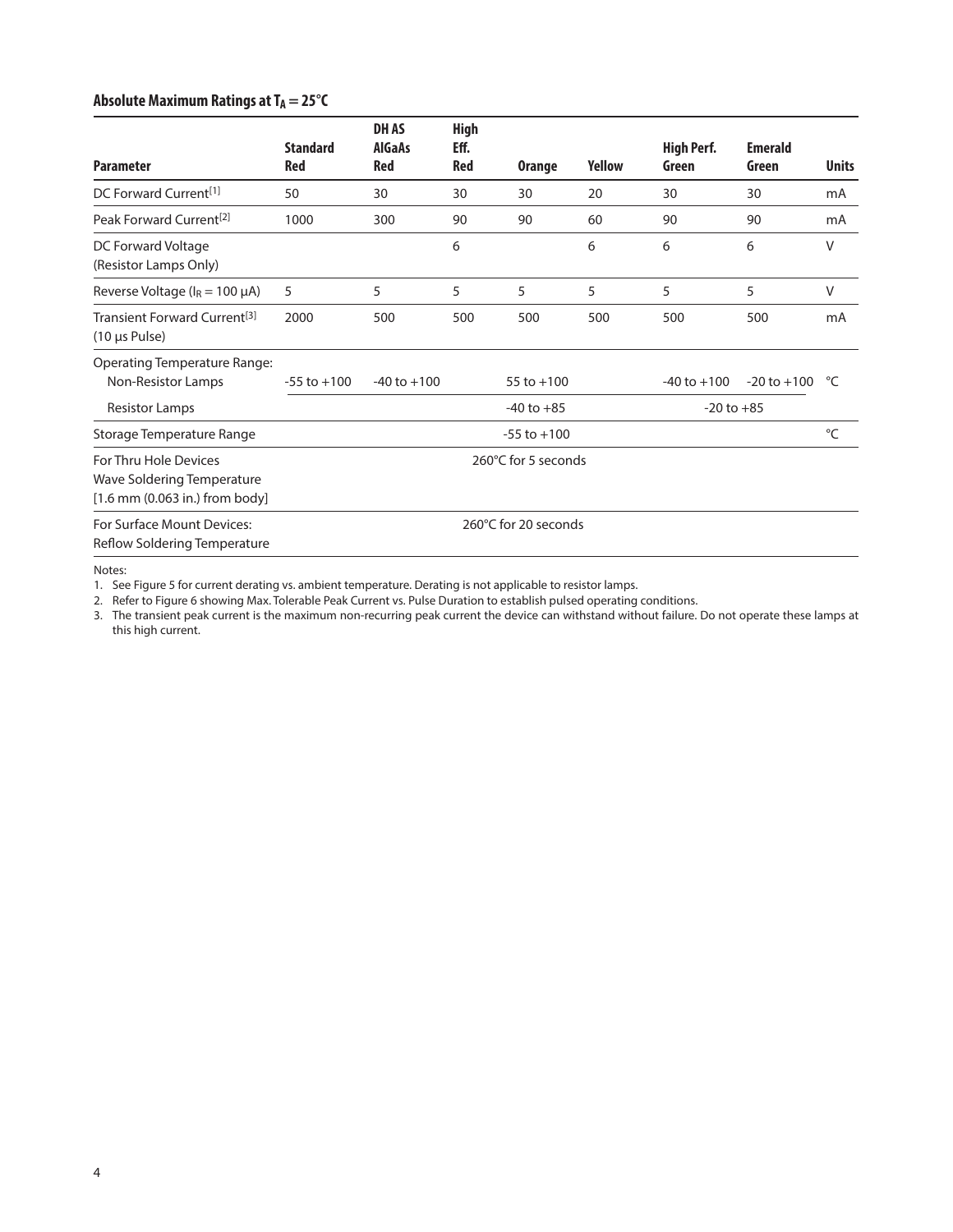# Electrical/Optical Characteristics, T<sub>A</sub> = 25°C

### **Standard Red**

| <b>Device</b><br>HLMP- | <b>Parameter</b>                     | <b>Symbol</b>                         | Min. | Typ. | Max. | <b>Units</b>  | <b>Test Conditions</b>   |
|------------------------|--------------------------------------|---------------------------------------|------|------|------|---------------|--------------------------|
| 6000-E00xx             |                                      |                                       | 0.63 | 1.2  |      |               |                          |
| 6000-G00xx             | Luminous Intensity[1]                | $I_V$                                 | 1.60 | 3.2  |      | mcd           | $I_F = 10 \text{ mA}$    |
| P005-F00xx             |                                      |                                       | 1.0  | 2.5  |      |               |                          |
|                        | Forward Voltage                      | $V_F$                                 | 1.4  | 1.6  | 2.0  | $\vee$        | $I_F = 10$ mA            |
| All                    | Reverse Breakdown<br>Voltage         | $V_R$                                 | 5.0  | 12.0 |      | V             | $I_R = 100 \mu A$        |
| 6000                   | Included Angle Between               | $2\theta$ <sup>1</sup> / <sub>2</sub> |      | 90   |      | Deg.          |                          |
| P005                   | Half Intensity Points <sup>[2]</sup> |                                       |      | 125  |      |               |                          |
|                        | Peak Wavelength                      | $\lambda$ PEAK                        |      | 655  |      | nm            |                          |
|                        | Dominant Wavelength <sup>[3]</sup>   | $\lambda_{\mathsf{d}}$                |      | 640  |      | nm            |                          |
|                        | Spectral Line Half Width             | $\Delta\lambda_{1/2}$                 |      | 24   |      | nm            |                          |
| All                    | Speed of Response                    | $\tau_{\text{s}}$                     |      | 15   |      | ns            |                          |
|                        | Capacitance                          | C                                     |      | 100  |      | pF            | $V_F = 0; f = 1 MHz$     |
|                        | <b>Thermal Resistance</b>            | $R\theta$ J-PIN                       |      | 170  |      | $\degree$ C/W | Junction-to-Cathode Lead |
|                        | Luminous Efficacy <sup>[4]</sup>     | $\eta_v$                              |      | 65   |      | Im/W          |                          |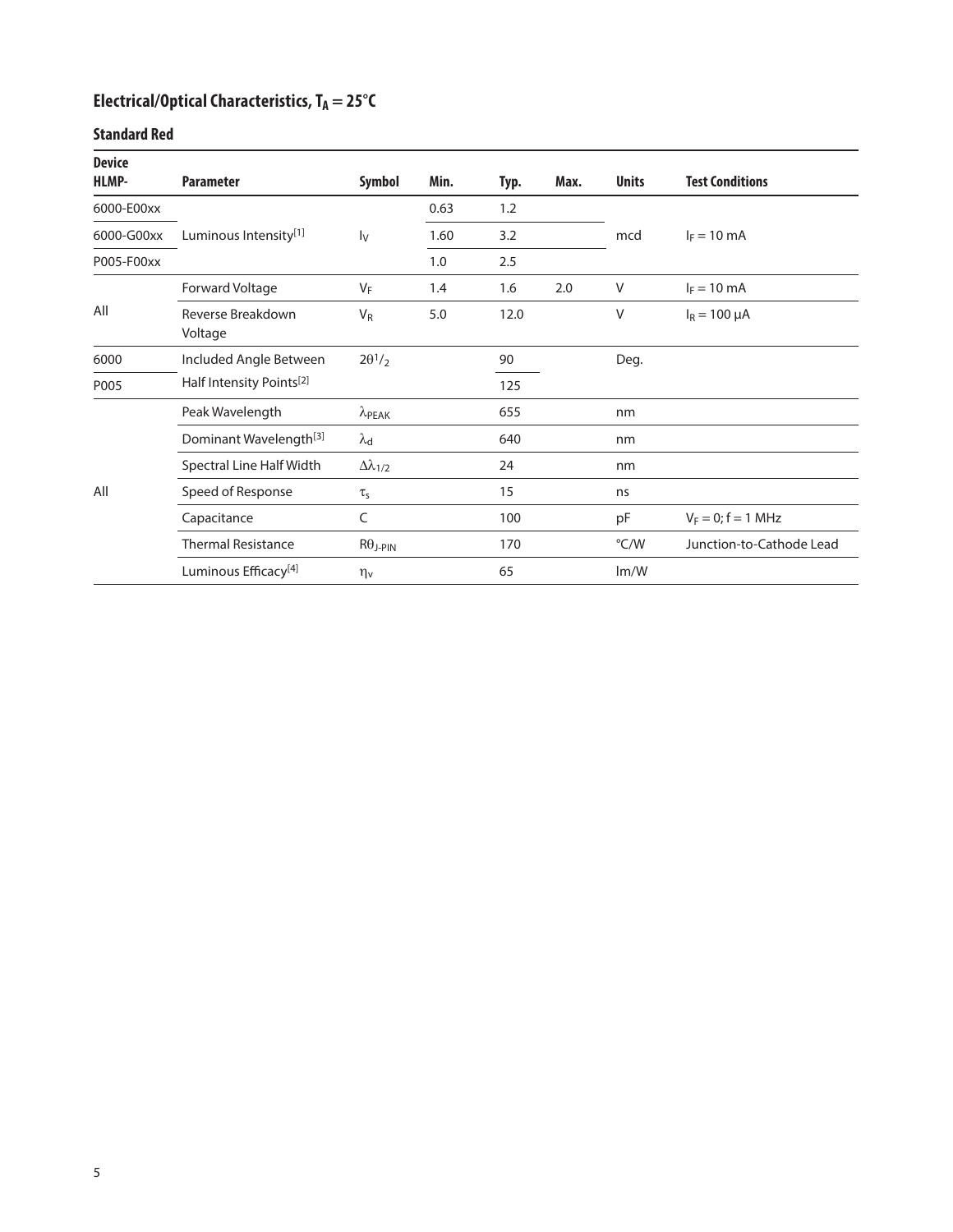### **DH AS AlGaAs Red**

| <b>Device</b><br><b>HLMP-</b> | <b>Parameter</b>                                   | Symbol                 | Min. | Typ. | Max. | <b>Units</b> | <b>Test Conditions</b>                      |
|-------------------------------|----------------------------------------------------|------------------------|------|------|------|--------------|---------------------------------------------|
| P102-F00xx                    |                                                    |                        | 1.0  | 20.0 |      |              |                                             |
| P105-L00xx                    |                                                    |                        | 10.0 | 30.0 |      |              |                                             |
| P105-NP000                    |                                                    |                        | 25   |      | 80   |              |                                             |
| Q100-M00xx                    |                                                    |                        | 16   | 45   |      |              |                                             |
| Q100-N00xx                    | Luminous Intensity                                 | $I_V$                  | 25.0 | 45.0 |      | mcd          | $I_F = 20$ mA                               |
| Q100-PQ000                    |                                                    |                        | 40   |      | 125  |              |                                             |
| Q105-P00xx                    |                                                    |                        | 40   | 200  |      |              |                                             |
| Q105-ST000                    |                                                    |                        | 160  |      | 500  |              |                                             |
| Q150-F00xx                    |                                                    |                        | 1.0  | 1.8  |      |              | $I_F = 1$ mA                                |
| Q155-F00xx                    |                                                    |                        | 1.0  | 4.0  |      |              |                                             |
| Q100                          | Forward Voltage                                    | $V_F$                  |      | 1.8  | 2.2  | V            | $I_F = 20$ mA                               |
| Q150/Q155                     |                                                    |                        |      | 1.6  | 1.8  |              | $I_F = 1$ mA                                |
| All                           | Reverse Breakdown Voltage                          | $V_R$                  | 5.0  | 15.0 |      | V            | $I_R = 100 \mu A$                           |
| P105                          |                                                    |                        |      | 125  |      |              |                                             |
| Q100/Q150                     | Included Angle Between<br>Half Intensity Points[2] | $2\theta^1/2$          |      | 90   |      | Deg.         |                                             |
| Q105/Q155                     |                                                    |                        |      | 28   |      |              |                                             |
|                               | Peak Wavelength                                    | $\lambda$ PEAK         |      | 645  |      | nm           | Measured at Peak                            |
|                               | Dominant Wavelength <sup>[3]</sup>                 | $\lambda_{\mathsf{d}}$ |      | 637  |      | nm           |                                             |
|                               | Spectral Line Half Width                           | $\Delta\lambda_{1/2}$  |      | 20   |      | nm           |                                             |
| All                           | Speed of Response<br>$\tau_{\text{s}}$             |                        |      | 30   |      | ns           | <b>Exponential Time</b><br>Constant; e-t/ts |
|                               | Capacitance                                        | $\mathsf C$            |      | 30   |      | pF           | $V_F = 0; f = 1$ MHz                        |
|                               | <b>Thermal Resistance</b>                          | $R\theta$ J-PIN        |      | 170  |      | °C/W         | Junction-to Cathode Lead                    |
|                               | Luminous Efficacy <sup>[4]</sup>                   | $\eta_v$               |      | 80   |      | Im/W         |                                             |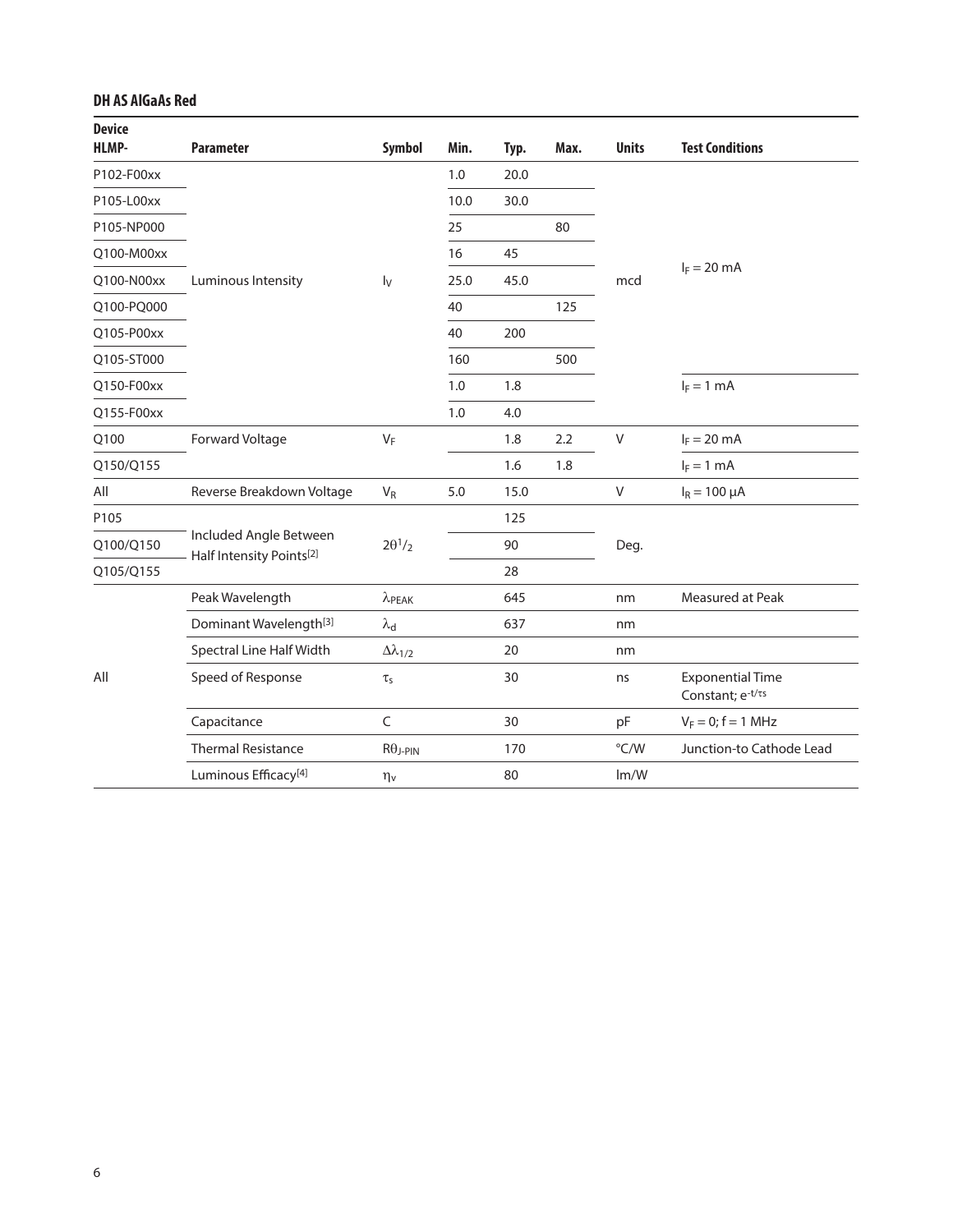# **High Efficiency Red**

| <b>Device</b><br><b>HLMP-</b> | <b>Parameter</b>                                   | Symbol                                | Min. | Typ. | Max. | <b>Units</b>  | <b>Test Conditions</b>   |
|-------------------------------|----------------------------------------------------|---------------------------------------|------|------|------|---------------|--------------------------|
| P202-F00xx                    |                                                    |                                       | 1.0  | 5.0  |      |               |                          |
| P205-F00xx                    |                                                    |                                       | 1.0  | 8.0  |      |               | $I_F = 10$ mA            |
| 6300-F00xx                    |                                                    |                                       | 1.0  | 10.0 |      |               |                          |
| 6300-KL000                    | Luminous Intensity[1]                              | $I_V$                                 | 6.3  |      | 20.0 | mcd           |                          |
| 6305-L00xx                    |                                                    |                                       | 10.0 | 40.0 |      |               |                          |
| 7000-D00xx                    |                                                    |                                       | 0.4  | 1.0  |      |               | $I_F = 2$ mA             |
| 6600-G00xx                    |                                                    |                                       | 1.6  | 5.0  |      |               | $V_F = 5.0$ Volts        |
| 6620-F00xx                    |                                                    |                                       | 1.0  | 2.0  |      |               |                          |
| All                           | Forward Voltage<br>(Nonresistor Lamps)             | $V_F$                                 | 1.5  | 1.8  | 3.0  | $\vee$        | $I_F = 10 \text{ mA}$    |
| 6600                          | <b>Forward Current</b>                             | ΙF                                    |      | 9.6  | 13.0 | mA            | $V_F = 5.0 V$            |
| 6620                          | (Resistor Lamps)                                   |                                       |      | 3.5  | 5.0  |               |                          |
| All                           | Reverse Breakdown Voltage                          | $V_R$                                 | 5.0  | 30.0 |      | V             | $I_R = 100 \mu A$        |
| P205                          |                                                    |                                       |      | 125  |      |               |                          |
| 6305                          | Included Angle Between<br>Half Intensity Points[2] | $2\theta$ <sup>1</sup> / <sub>2</sub> |      | 28   |      | Deg.          |                          |
| All Diffused                  |                                                    |                                       |      | 90   |      |               |                          |
|                               | Peak Wavelength                                    | $\lambda$ PEAK                        |      | 635  |      | nm            | <b>Measured at Peak</b>  |
|                               | Dominant Wavelength <sup>[3]</sup>                 | $\lambda_{\mathsf{d}}$                |      | 626  |      | nm            |                          |
|                               | Spectral Line Half Width                           | $\Delta\lambda_{1/2}$                 |      | 40   |      | nm            |                          |
| All                           | Speed of Response                                  | $\tau_{\text{s}}$                     |      | 90   |      | ns            |                          |
|                               | Capacitance                                        | $\mathsf C$                           |      | 11   |      | pF            | $V_F = 0; f = 1 MHz$     |
|                               | <b>Thermal Resistance</b>                          | $R\theta$ J-PIN                       |      | 170  |      | $\degree$ C/W | Junction-to-Cathode Lead |
|                               | Luminous Efficacy <sup>[4]</sup>                   | $\eta_v$                              |      | 145  |      | Im/W          |                          |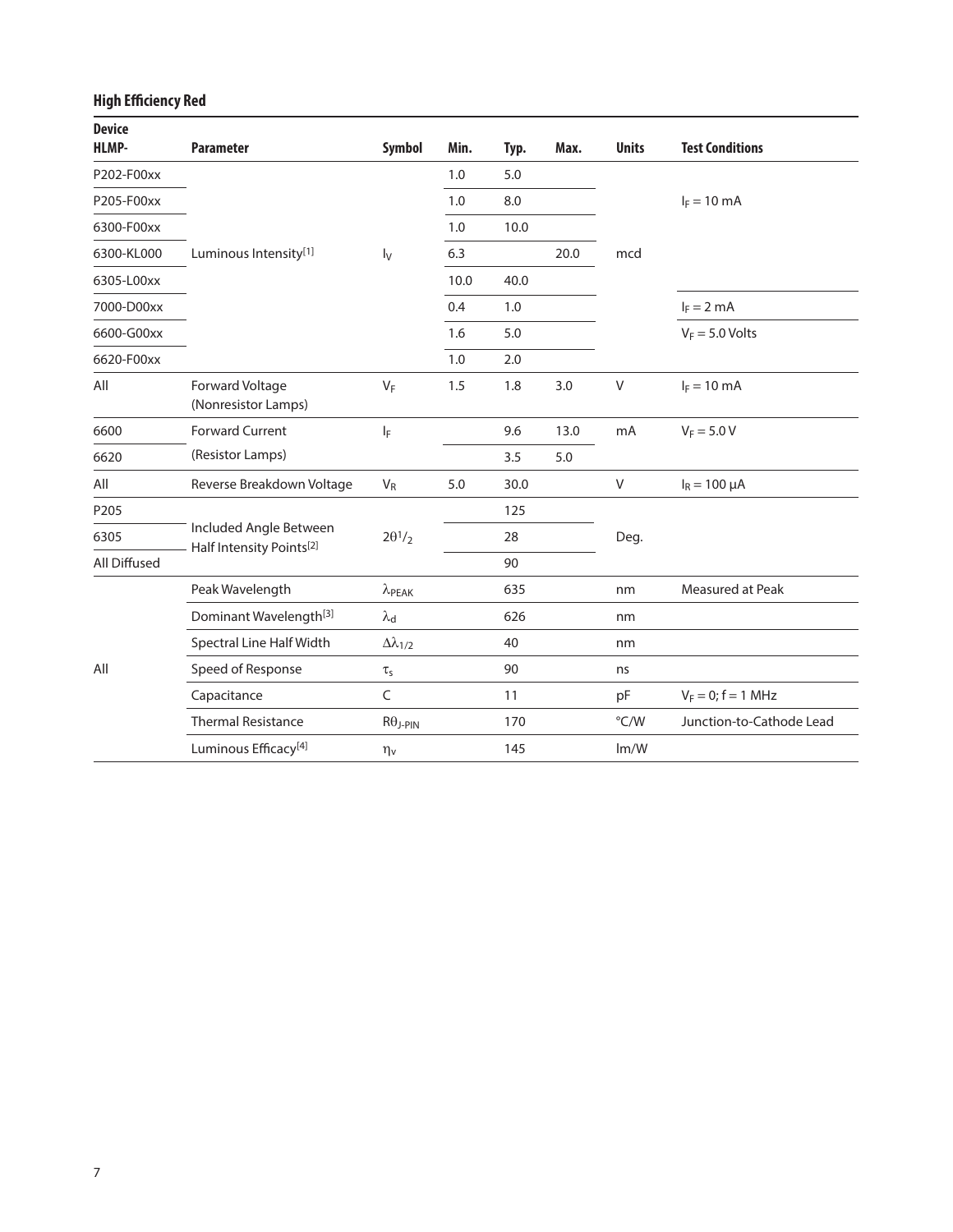# **Orange**

| <b>Device</b><br>HLMP- | <b>Parameter</b>                     | <b>Symbol</b>                         | Min. | Typ. | Max. | <b>Units</b> | <b>Test Conditions</b>   |
|------------------------|--------------------------------------|---------------------------------------|------|------|------|--------------|--------------------------|
| P402-F00xx             |                                      |                                       | 1.0  | 4.0  |      |              |                          |
| P405-F00xx             |                                      |                                       | 1.0  | 6    |      |              |                          |
| P405-JK000             | Luminous Intensity                   | $\mathsf{I}_{\mathsf{V}}$             | 4.0  |      | 12.5 | mcd          | $I_F = 10 \text{ mA}$    |
| Q400-F00xx             |                                      |                                       | 1.0  | 8    |      |              |                          |
| Q405-H00xx             |                                      |                                       | 2.5  | 14   |      |              |                          |
| All                    | Forward Voltage                      | $V_F$                                 | 1.5  | 1.9  | 3.0  | V            | $I_F = 10$ mA            |
|                        | Reverse Breakdown Voltage            | $V_R$                                 | 5.0  | 30.0 |      | V            | $I_R = 100 \mu A$        |
| P40x                   | Included Angle Between               | $2\theta$ <sup>1</sup> / <sub>2</sub> |      | 125  |      | Deg.         |                          |
| Q40x                   | Half Intensity Points <sup>[2]</sup> |                                       |      | 90   |      |              |                          |
|                        | Peak Wavelength                      | $\lambda$ PEAK                        |      | 600  |      | nm           |                          |
|                        | Dominant Wavelength <sup>[3]</sup>   | $\lambda_{\mathsf{d}}$                |      | 602  |      | nm           | Measured at Peak         |
|                        | Spectral Line Half Width             | $\Delta\lambda_{1/2}$                 |      | 40   |      | nm           |                          |
| All                    | Speed of Response                    | $\tau_{\rm s}$                        |      | 260  |      | ns           |                          |
|                        | Capacitance                          | C                                     |      | 4    |      | pF           | $V_F = 0; f = 1 MHz$     |
|                        | <b>Thermal Resistance</b>            | $R\theta$ J-PIN                       |      | 170  |      | °C/W         | Junction-to-Cathode Lead |
|                        | Luminous Efficacy <sup>[4]</sup>     | $\eta_v$                              |      | 380  |      | Im/W         |                          |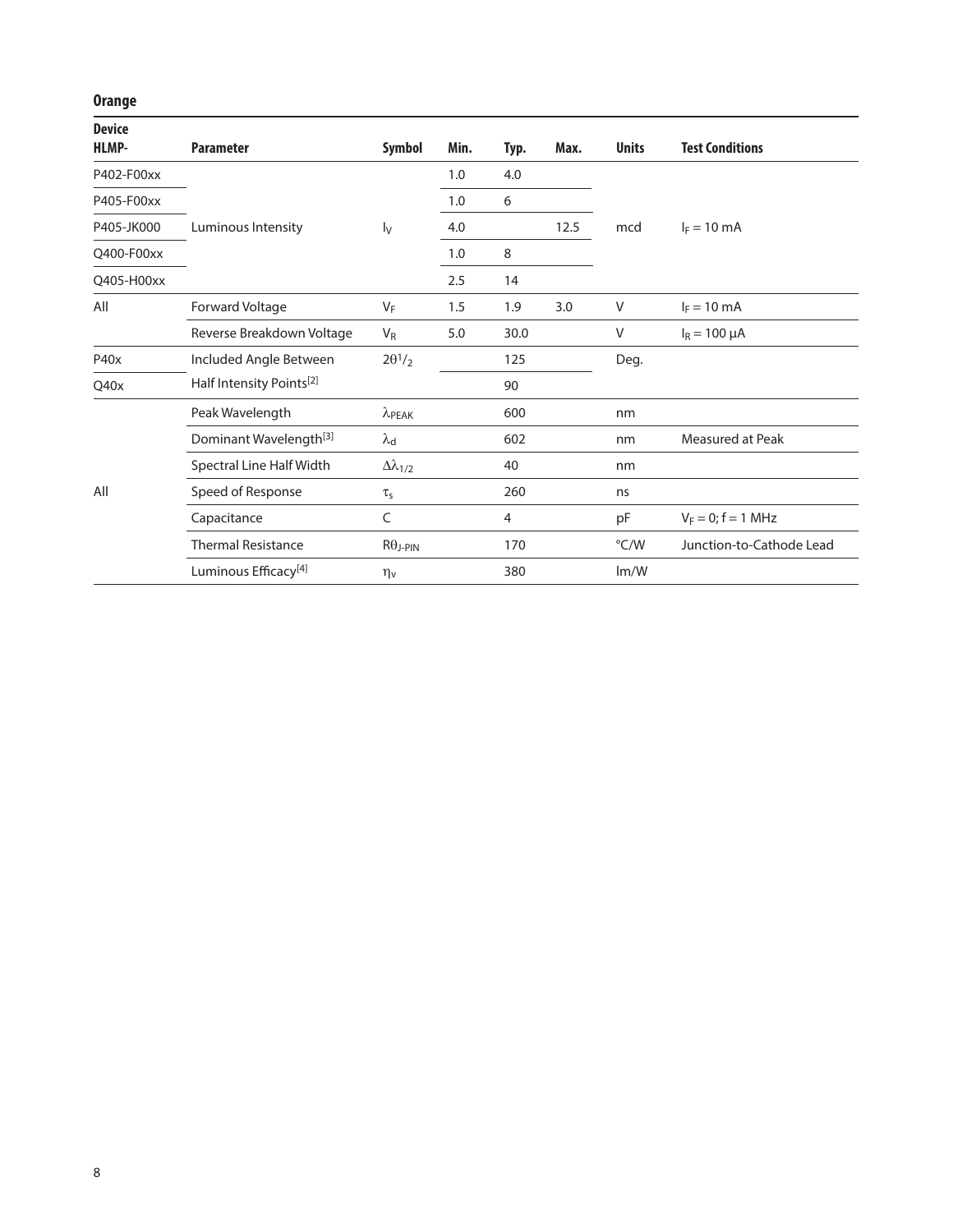### **Yellow**

| <b>Device</b><br><b>HLMP-</b> | <b>Parameter</b>                       | Symbol                | Min. | Typ. | Max. | <b>Units</b>  | <b>Test Conditions</b>   |
|-------------------------------|----------------------------------------|-----------------------|------|------|------|---------------|--------------------------|
| P302-F00xx                    |                                        |                       | 1.0  | 3.0  |      |               |                          |
| P305-F00xx                    |                                        |                       | 1.0  | 4.0  |      |               |                          |
| 6400-F00xx                    |                                        |                       | 1.0  | 9.0  |      |               |                          |
| 6400-JK000                    |                                        |                       | 4.0  |      | 12.5 |               | $I_F = 10 \text{ mA}$    |
| 6405-J00xx                    | Luminous Intensity[1]                  | $I_V$                 | 3.6  | 20   |      | mcd           |                          |
| 6405-MN0xx                    |                                        |                       | 16   |      | 50   |               |                          |
| 7019-D00xx                    |                                        |                       | 0.4  | 0.6  |      |               | $I_F = 2$ mA             |
| 6700-G00xx                    |                                        |                       | 1.4  | 5.0  |      |               | $V_F = 5.0$ Volts        |
| 6720-F00xx                    |                                        |                       | 0.9  | 2.0  |      |               |                          |
| All                           | Forward Voltage<br>(Nonresistor Lamps) | $V_F$                 |      | 2.0  | 2.4  | $\vee$        | $I_F = 10$ mA            |
| 6700                          | <b>Forward Current</b>                 | $I_F$                 |      | 9.6  | 13.0 | mA            | $V_F = 5.0 V$            |
| 6720                          | (Resistor Lamps)                       |                       |      | 3.5  | 5.0  |               |                          |
| All                           | Reverse Breakdown<br>Voltage           | $V_R$                 | 5.0  | 50.0 |      | $\vee$        |                          |
| P305                          | Included Angle Between                 |                       |      | 125  |      |               |                          |
| 6405                          | Half Intensity Points <sup>[2]</sup>   | $2\theta^1/2$         |      | 28   |      | Deg.          |                          |
| All Diffused                  |                                        |                       |      | 90   |      |               |                          |
|                               | Peak Wavelength                        | $\lambda$ PEAK        |      | 583  |      | nm            | Measured at Peak         |
|                               | Dominant Wavelength <sup>[3]</sup>     | $\lambda_{\rm d}$     |      | 585  |      | nm            |                          |
|                               | Spectral Line Half Width               | $\Delta\lambda_{1/2}$ |      | 36   |      | nm            |                          |
| All                           | Speed of Response                      | $\tau_{\text{s}}$     |      | 90   |      | ns            |                          |
|                               | Capacitance                            | $\mathsf C$           |      | 15   |      | pF            | $V_F = 0; f = 1 MHz$     |
|                               | <b>Thermal Resistance</b>              | $R\theta$ j-PIN       |      | 170  |      | $\degree$ C/W | Junction-to-Cathode Lead |
|                               | Luminous Efficacy <sup>[4]</sup>       | $\eta_v$              |      | 500  |      | Im/W          |                          |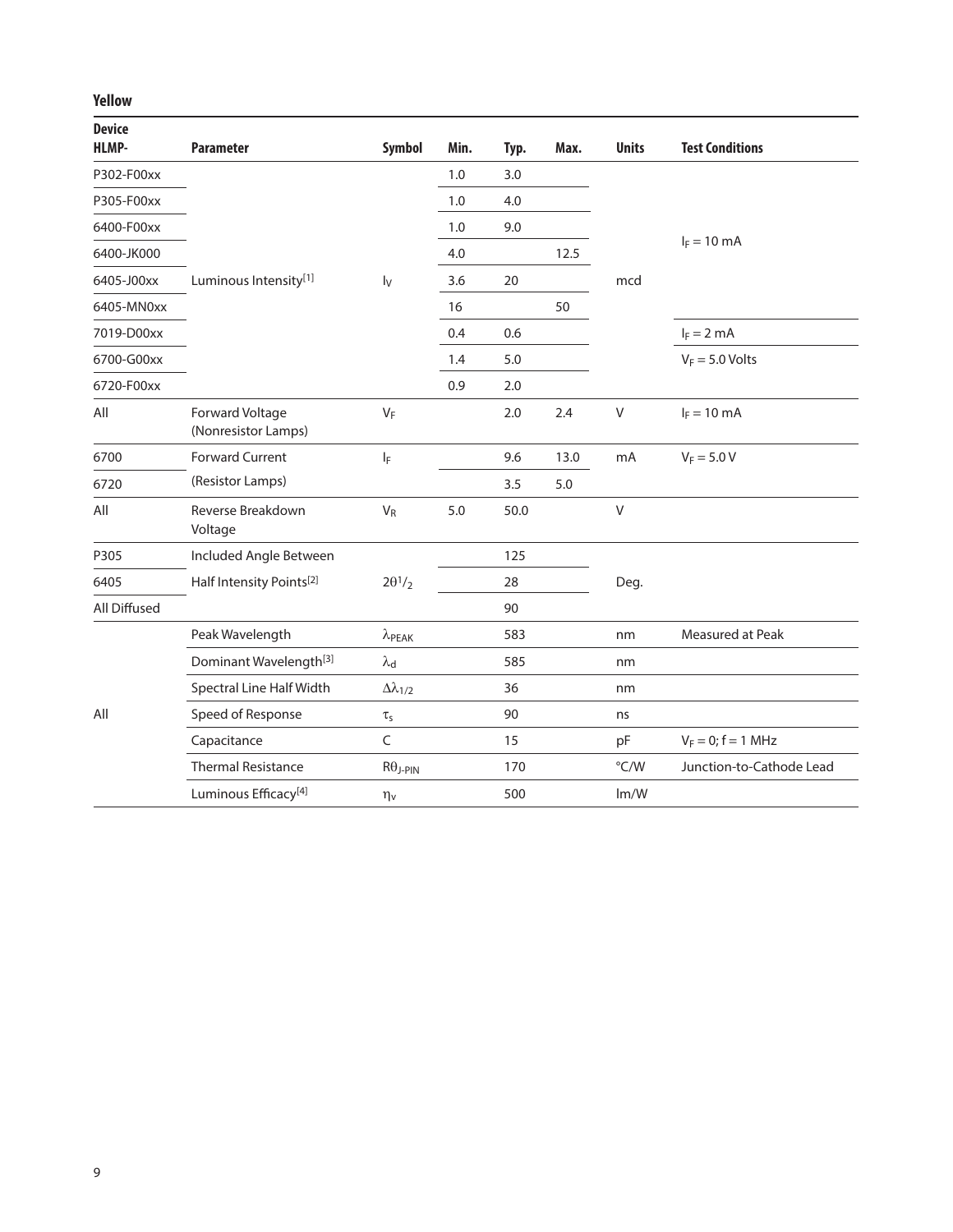#### **High Performance Green**

| <b>Device</b><br><b>HLMP-</b> | <b>Parameter</b>                       | Symbol                 | Min. | Typ. | Max. | <b>Units</b>  | <b>Test Conditions</b>   |
|-------------------------------|----------------------------------------|------------------------|------|------|------|---------------|--------------------------|
| P502-F00xx                    |                                        |                        | 1.0  | 3.0  |      |               |                          |
| P505-G00xx                    |                                        |                        | 1.6  | 6.3  |      |               | $I_F = 10$ mA            |
| 6500-F00xx                    |                                        |                        | 1.0  | 7.0  |      |               |                          |
| 6505-L00xx                    | Luminous Intensity[1]                  | $I_{\rm v}$            | 10.0 | 40.0 |      | mcd           |                          |
| 7040-D00xx                    |                                        |                        | 0.4  | 0.6  |      |               | $I_F = 2$ mA             |
| 6800-G00xx                    |                                        |                        | 1.6  | 5.0  |      |               | $V_F = 5.0$ Volts        |
| 6820-F00xx                    |                                        |                        | 1.0  | 2.0  |      |               |                          |
| All                           | Forward Voltage<br>(Nonresistor Lamps) | $V_F$                  |      | 2.1  | 2.7  | $\vee$        | $I_F = 10$ mA            |
| 6800                          | <b>Forward Current</b>                 | $I_F$                  |      | 9.6  | 13.0 | mA            | $V_F = 5.0 V$            |
| 6820                          | (Resistor Lamps)                       |                        |      | 3.5  | 5.0  |               |                          |
| All                           | Reverse Breakdown Voltage              | $V_R$                  | 5.0  | 50.0 |      | V             | $I_R = 100 \mu A$        |
| P505                          | Included Angle Between                 |                        |      | 125  |      |               |                          |
| 6505                          | Half Intensity Points <sup>[2]</sup>   | $2\theta^1/2$          |      | 28   |      | Deg.          |                          |
| All Diffused                  |                                        |                        |      | 90   |      |               |                          |
|                               | Peak Wavelength                        | $\lambda$ PEAK         |      | 565  |      | nm            |                          |
|                               | Dominant Wavelength <sup>[3]</sup>     | $\lambda_{\mathsf{d}}$ |      | 569  |      | nm            |                          |
|                               | Spectral Line Half Width               | $\Delta\lambda_{1/2}$  |      | 28   |      | nm            |                          |
| All                           | Speed of Response                      | $\tau_{\text{s}}$      |      | 500  |      | ns            |                          |
|                               | Capacitance                            | C                      |      | 18   |      | pF            | $V_F = 0; f = 1$ MHz     |
|                               | <b>Thermal Resistance</b>              | $R\theta$ j-PIN        |      | 170  |      | $\degree$ C/W | Junction-to-Cathode Lead |
|                               | Luminous Efficacy <sup>[4]</sup>       | $\eta_v$               |      | 595  |      | Im/W          |                          |

Notes:

1. The luminous intensity for arrays is tested to assure a 2.1 to 1.0 matching between elements. The average luminous intensity for an array determines its light output category bin. Arrays are binned for luminous intensity to allow I<sub>v</sub> matching between arrays.

2.  $\theta^{1/2}$  is the off-axis angle where the luminous intensity is half the on-axis value.

3. Dominant wavelength,  $\lambda_d$ , is derived from the CIE Chromaticity Diagram and represents the single wavelength that defines the color of the device.

4. Radiant intensity,  $I_e$ , in watts/steradian, may be calculated from the equation  $I_e = I_v/\eta_v$ , where  $I_v$  is the luminous intensity in candelas and  $\eta_v$  is the luminous efficacy in lumens/watt.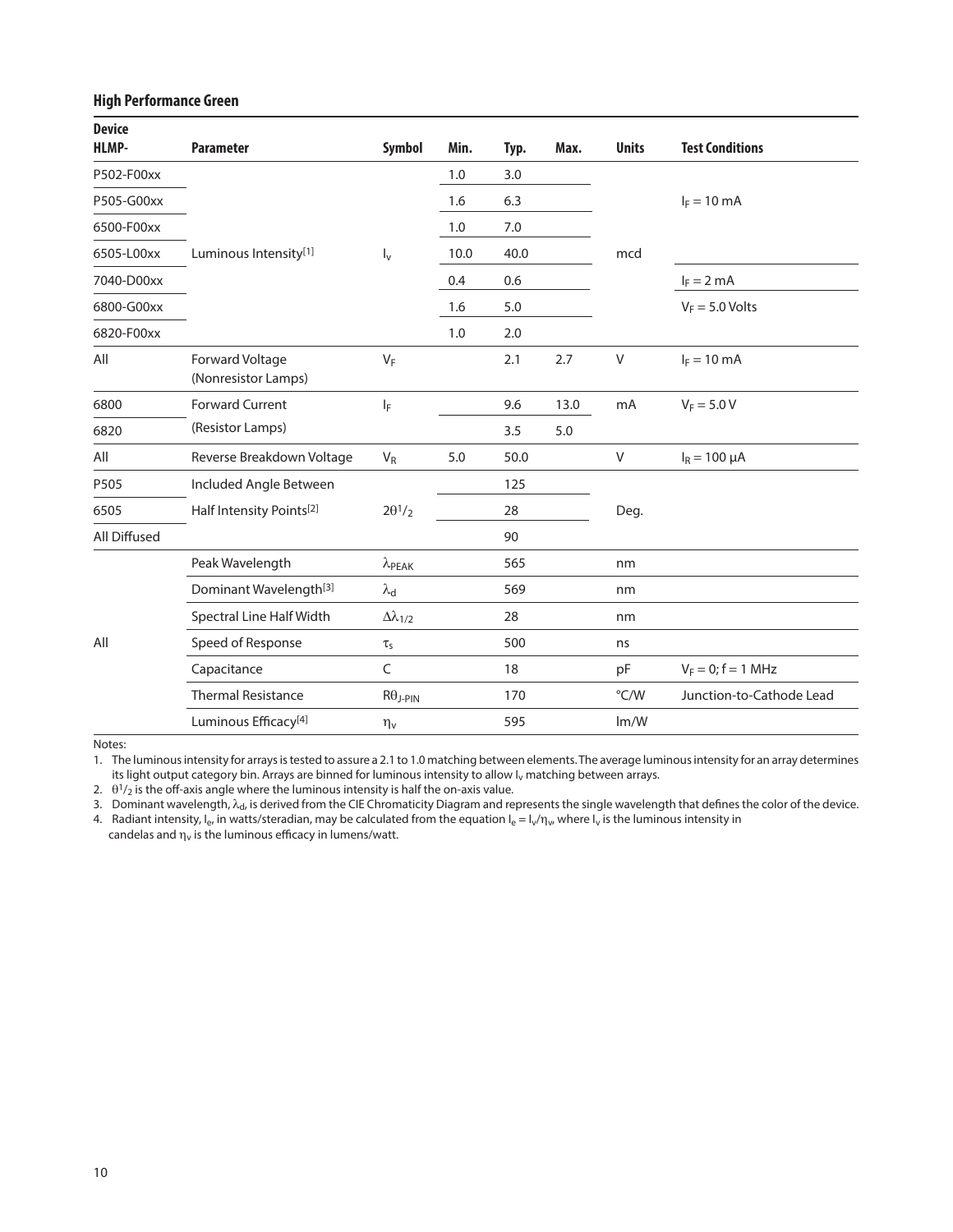# **Emerald Green[1]**

| <b>Device</b><br>HLMP- | <b>Parameter</b>                     | <b>Symbol</b>             | Min. | Typ. | Max. | <b>Units</b> | <b>Test Conditions</b>   |
|------------------------|--------------------------------------|---------------------------|------|------|------|--------------|--------------------------|
| P605-F00xx             |                                      |                           | 1.0  | 1.5  |      |              |                          |
| Q600-F00xx             | Luminous Intensity                   | $\mathsf{I}_{\mathsf{V}}$ | 1.0  | 1.5  |      | mcd          | $I_F = 10$ mA            |
| Q605-F00xx             |                                      |                           | 1.0  | 7.5  |      |              |                          |
| All                    | Forward Voltage                      | $V_F$                     |      | 2.2  | 3.0  | V            | $I_F = 10 \text{ mA}$    |
|                        | Reverse Breakdown Voltage            | $V_{R}$                   | 5.0  |      |      | V            | $I_R = 100 \mu A$        |
| P605                   | Included Angle Between               | $2\theta^1/2$             |      | 125  |      | Deg.         |                          |
| Q60x                   | Half Intensity Points <sup>[2]</sup> |                           |      | 90   |      |              |                          |
|                        | Peak Wavelength                      | $\lambda$ PEAK            |      | 558  |      | nm           |                          |
|                        | Dominant Wavelength <sup>[3]</sup>   | $\lambda_{\mathsf{d}}$    |      | 560  |      | nm           | Measured at Peak         |
|                        | Spectral Line Half Width             | $\Delta\lambda_{1/2}$     |      | 24   |      | nm           |                          |
| P605/Q600              | Speed of Response                    | $\tau_{\text{\tiny S}}$   |      | 3100 |      | ns           |                          |
|                        | Capacitance                          | C                         |      | 35   |      | pF           | $V_F = 0$ ; f = 1 MHz    |
|                        | <b>Thermal Resistance</b>            | $R\theta$ J-PIN           |      | 170  |      | °C/W         | Junction-to-Cathode Lead |
|                        | Luminous Efficacy <sup>[4]</sup>     | $\eta_V$                  |      | 656  |      | Im/W         |                          |

Note:

1. Please refer to Application Note 1061 for information comparing standard green and emerald green light output degradation.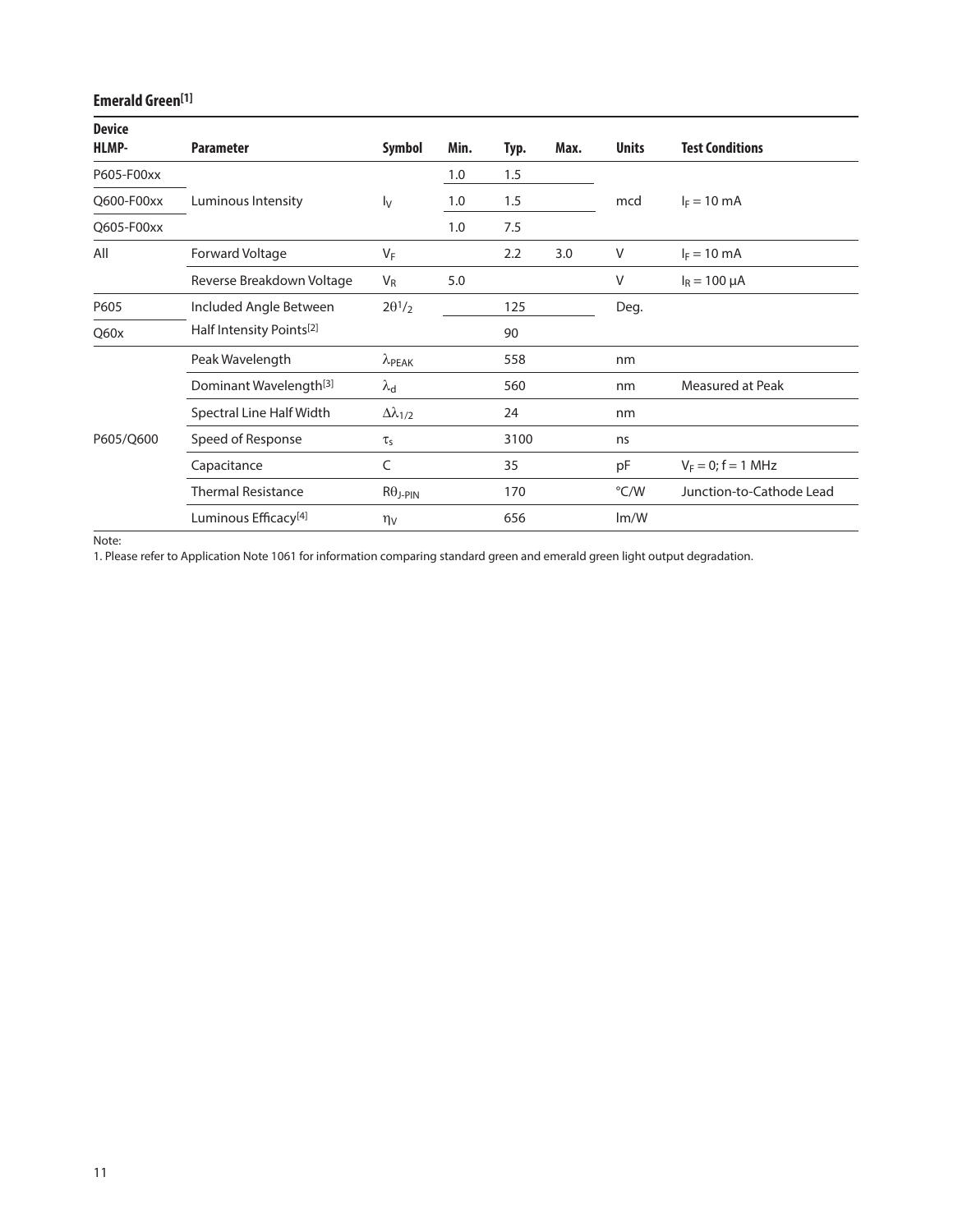

**Figure 1. Relative intensity vs. wavelength.**



**Figure 2. Forward current vs. forward voltage (non-resistor lamp).**





**HER, Orange, Yellow, and High Performance Green,**

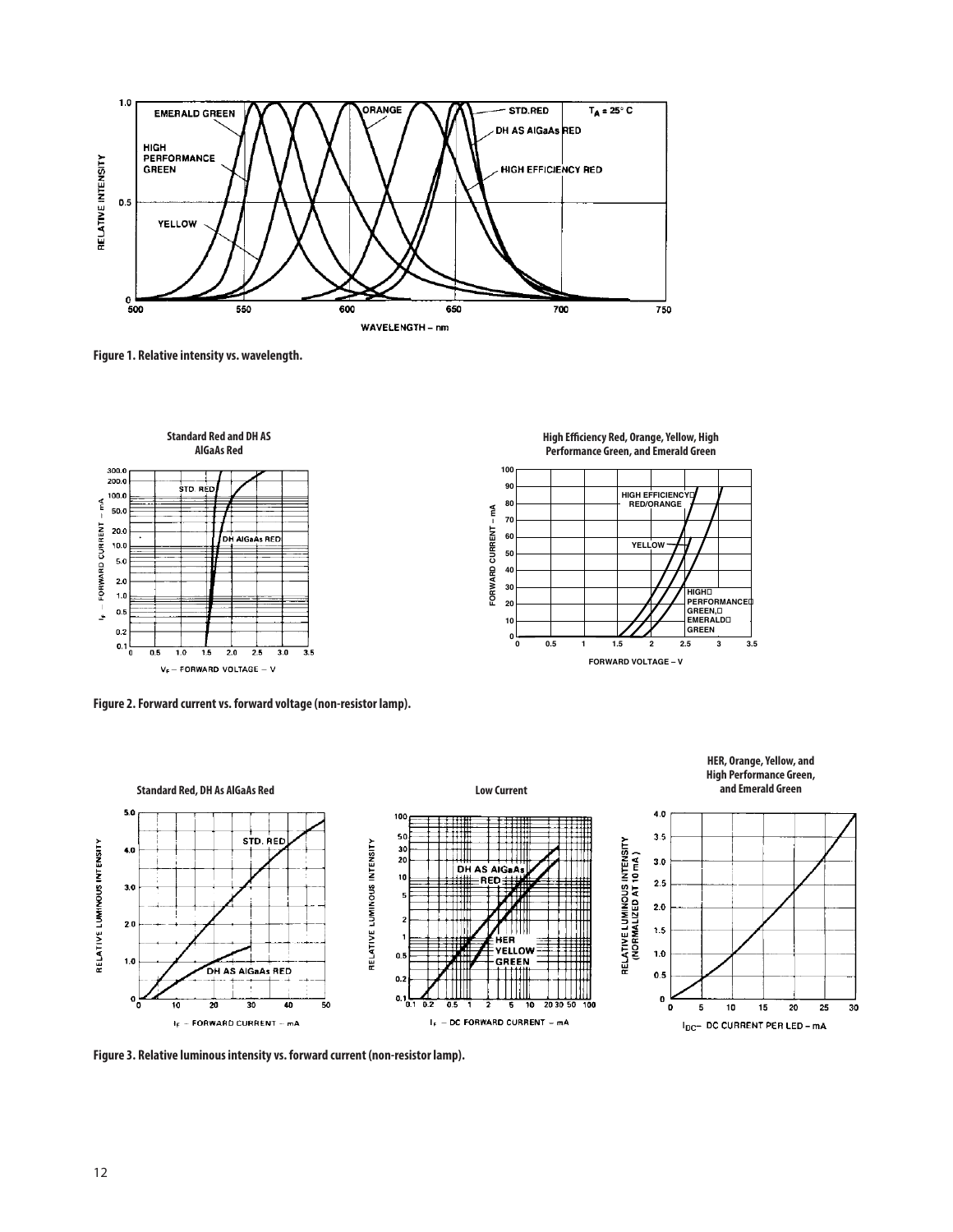

**Figure 4. Relative efficiency (luminous intensity per unit current) vs. peak current (non-resistor lamps).**



| $H^H$ <sub>j-A</sub> $(X)$ | <b>STD</b><br><b>RED</b> | <b>AIGaAs</b><br><b>RED</b> | <b>HI-EFF</b><br>RED |     | <b>ORANGE   YELLOW   GREEN</b> |     | <b>UNITS</b>           |
|----------------------------|--------------------------|-----------------------------|----------------------|-----|--------------------------------|-----|------------------------|
|                            | 600                      |                             |                      |     |                                |     | ℃/W                    |
| $\overline{\mathbf{z}}$    | 400                      |                             |                      |     |                                |     | LED<br><b>JUNCTION</b> |
| 3                          |                          | 689                         | 444                  | 444 | 470                            | 444 | то<br><b>AMBIENT</b>   |
| 4                          |                          | 559                         | 296                  | 296 |                                | 296 |                        |
| 5                          |                          |                             |                      |     | 705                            |     |                        |

 $T_A$  – AMBIENT TEMPERATURE –  $\degree$ C

Figure 5. Maximum forward dc current vs. ambient temperature. Derating based on T<sub>J</sub> MAX = 110°C (non-resistor lamps).



Figure 6. Maximum tolerable peak current vs. pulse duration (I<sub>DC</sub> MAX as per MAX ratings) (non-resistor lamps).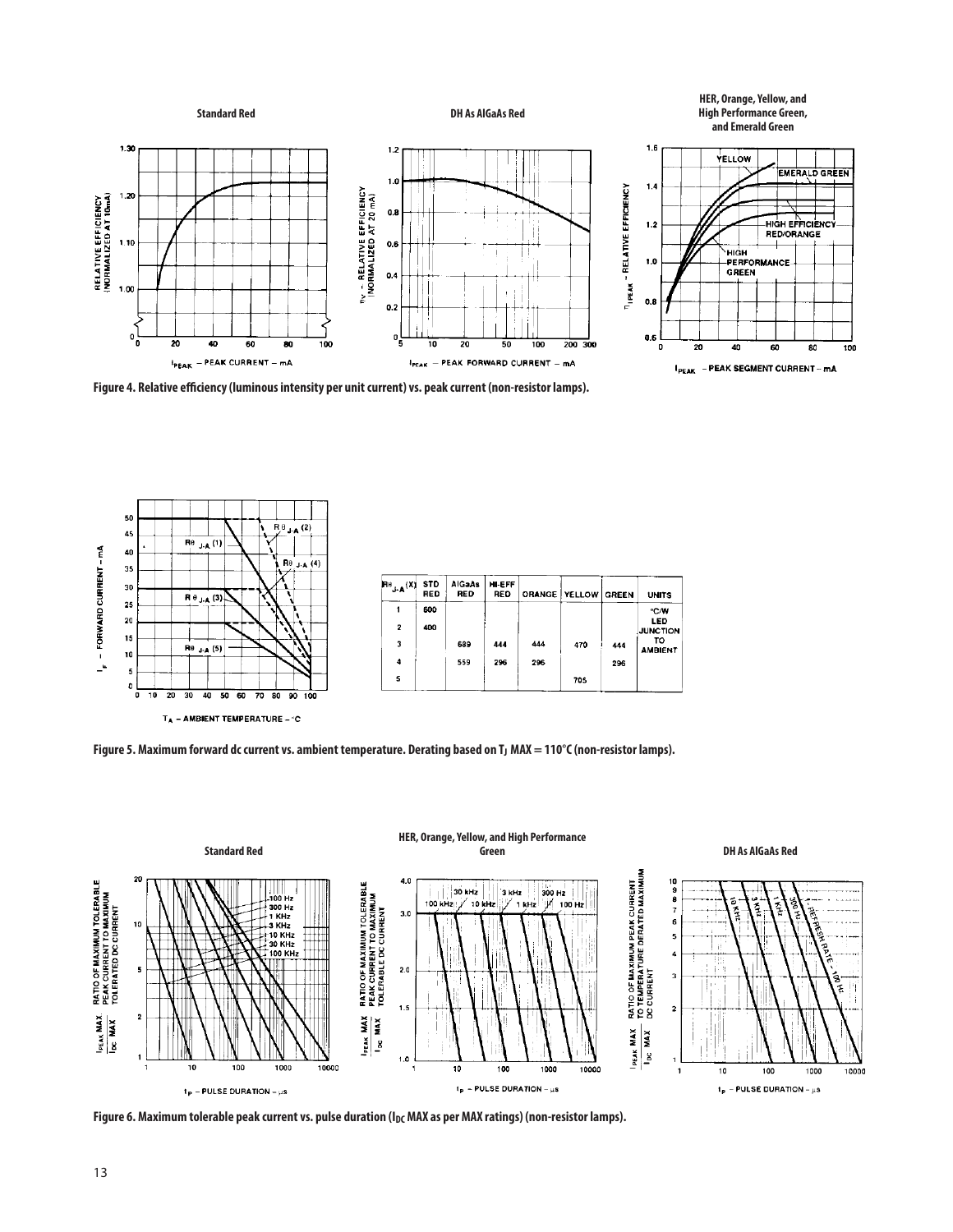



**Figure 7. Resistor lamp forward current vs. forward voltage. Figure 8. Resistor lamp luminous intensity vs. forward voltage.**



**Figure 9. Relative intensity vs. angular displacement.**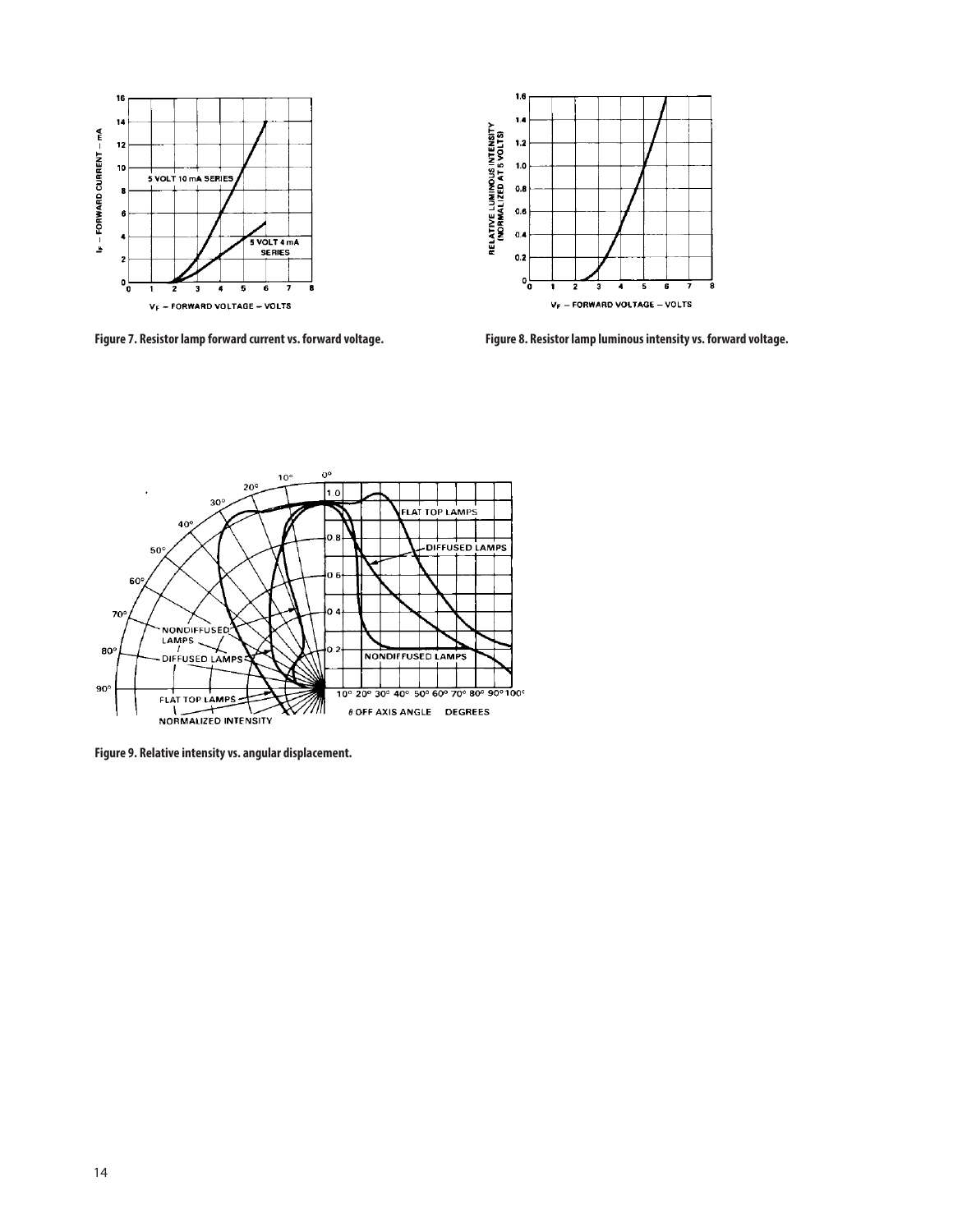# **Ordering Information**

 $HLMx-XXXX-X$   $X$   $X$   $X$   $X$   $X$ 



# **Intensity Bin Limits**

| <b>Bin</b>  | Min.    | Max.    |
|-------------|---------|---------|
| Α           | 0.10    | 0.20    |
| B           | 0.16    | 0.32    |
| C           | 0.25    | 0.50    |
| D           | 0.40    | 0.80    |
| E           | 0.63    | 1.25    |
| F           | 1.00    | 2.00    |
| G           | 1.60    | 3.20    |
| H           | 2.50    | 5.00    |
| J           | 4.00    | 8.00    |
| K           | 6.30    | 12.50   |
| L           | 10.00   | 20.00   |
| M           | 16.00   | 32.00   |
| N           | 25.00   | 50.00   |
| P           | 40.00   | 80.00   |
| Q           | 63.00   | 125.00  |
| R           | 100.00  | 200.00  |
| S           | 160.00  | 320.00  |
| T           | 250.00  | 500.00  |
| U           | 400.00  | 800.00  |
| $\mathsf V$ | 630.00  | 1250.00 |
| W           | 1000.00 | 2000.00 |
| Χ           | 1600.00 | 3200.00 |
| Υ           | 2500.00 | 5000.00 |

# **Color Bin Limits**

| <b>Package</b>       | <b>Bin</b>       | Min.                     | Max.  |
|----------------------|------------------|--------------------------|-------|
| <b>Emerald Green</b> | $\mathbf 0$      | <b>Full Distribution</b> |       |
|                      | 9                | 552                      | 556   |
|                      | 8                | 555                      | 559   |
|                      | 7                | 558                      | 562   |
|                      | 6                | 561                      | 565   |
| Green                | $\boldsymbol{0}$ | <b>Full Distribution</b> |       |
|                      | 6                | 561                      | 565   |
|                      | 5                | 564                      | 568   |
|                      | $\overline{4}$   | 567                      | 571   |
|                      | 3                | 570                      | 574   |
|                      | $\overline{2}$   | 573                      | 577   |
| Yellow               | $\boldsymbol{0}$ | <b>Full Distribution</b> |       |
|                      | 1                | 581.5                    | 585.0 |
|                      | 3                | 584.0                    | 587.5 |
|                      | $\overline{2}$   | 586.5                    | 590.0 |
|                      | $\overline{4}$   | 589.0                    | 592.5 |
|                      | 5                | 591.5                    | 593.5 |
|                      | 6                | 591.5                    | 595.0 |
|                      | 7                | 594.0                    | 597.5 |
| Orange               | 0                | <b>Full Distribution</b> |       |
|                      | 1                | 596.5                    | 600.0 |
|                      | $\mathbf 2$      | 599.0                    | 602.5 |
|                      | 3                | 601.5                    | 604.0 |
|                      | 4                | 603.8                    | 608.2 |
|                      | 5                | 606.8                    | 611.2 |
|                      | 6                | 609.8                    | 614.2 |
|                      | 7                | 612.8                    | 617.2 |
|                      | 8                | 615.8                    | 620.2 |